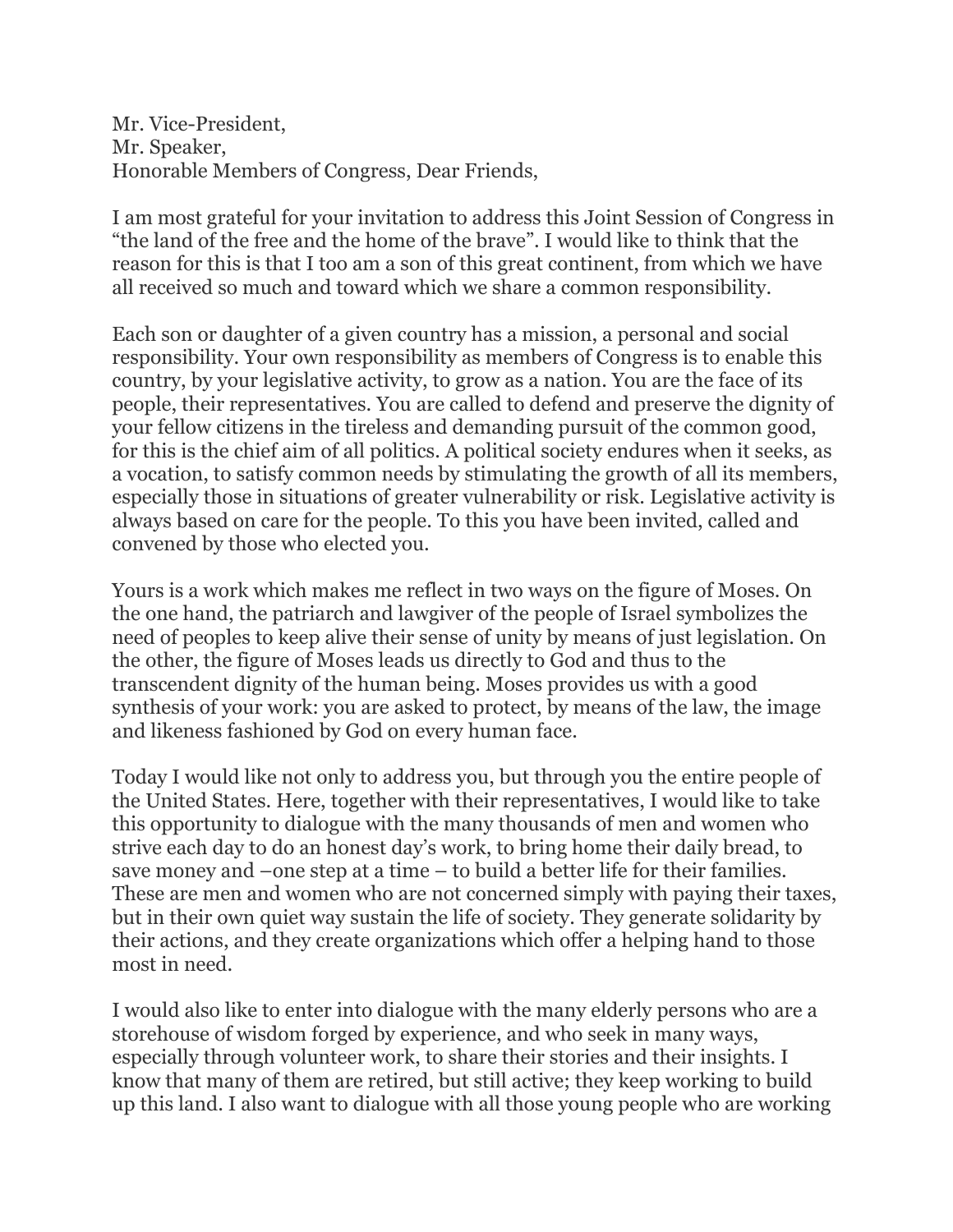to realize their great and noble aspirations, who are not led astray by facile proposals, and who face difficult situations, often as a result of immaturity on the part of many adults. I wish to dialogue with all of you, and I would like to do so through the historical memory of your people.

My visit takes place at a time when men and women of good will are marking the anniversaries of several great Americans. The complexities of history and the reality of human weakness notwithstanding, these men and women, for all their many differences and limitations, were able by hard work and self-sacrifice – some at the cost of their lives – to build a better future. They shaped fundamental values which will endure forever in the spirit of the American people. A people with this spirit can live through many crises, tensions and conflicts, while always finding the resources to move forward, and to do so with dignity. These men and women offer us a way of seeing and interpreting reality. In honoring their memory, we are inspired, even amid conflicts, and in the here and now of each day, to draw upon our deepest cultural reserves.

I would like to mention four of these Americans: Abraham Lincoln, Martin Luther King, Dorothy Day and Thomas Merton.

This year marks the one hundred and fiftieth anniversary of the assassination of President Abraham Lincoln, the guardian of liberty, who labored tirelessly that "this nation, under God, [might] have a new birth of freedom". Building a future of freedom requires love of the common good and cooperation in a spirit of subsidiarity and solidarity.

All of us are quite aware of, and deeply worried by, the disturbing social and political situation of the world today. Our world is increasingly a place of violent conflict, hatred and brutal atrocities, committed even in the name of God and of religion. We know that no religion is immune from forms of individual delusion or ideological extremism. This means that we must be especially attentive to every type of fundamentalism, whether religious or of any other kind. A delicate balance is required to combat violence perpetrated in the name of a religion, an ideology or an economic system, while also safeguarding religious freedom, intellectual freedom and individual freedoms. But there is another temptation which we must especially guard against: the simplistic reductionism which sees only good or evil; or, if you will, the righteous and sinners. The contemporary world, with its open wounds which affect so many of our brothers and sisters, demands that we confront every form of polarization which would divide it into these two camps. We know that in the attempt to be freed of the enemy without, we can be tempted to feed the enemy within. To imitate the hatred and violence of tyrants and murderers is the best way to take their place. That is something which you, as a people, reject.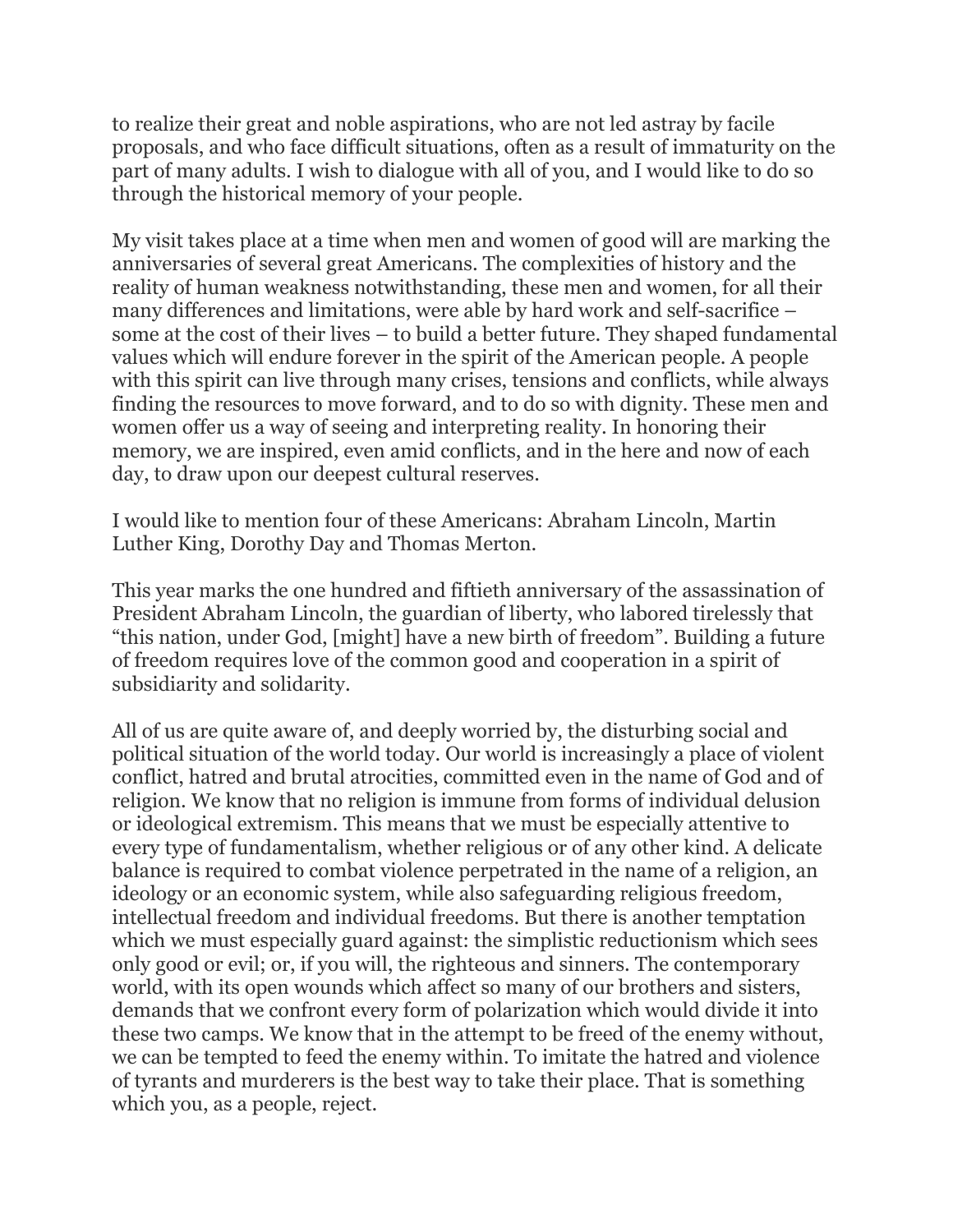Our response must instead be one of hope and healing, of peace and justice. We are asked to summon the courage and the intelligence to resolve today's many geopolitical and economic crises. Even in the developed world, the effects of unjust structures and actions are all too apparent. Our efforts must aim at restoring hope, righting wrongs, maintaining commitments, and thus promoting the well-being of individuals and of peoples. We must move forward together, as one, in a renewed spirit of fraternity and solidarity, cooperating generously for the common good.

The challenges facing us today call for a renewal of that spirit of cooperation, which has accomplished so much good throughout the history of the United States. The complexity, the gravity and the urgency of these challenges demand that we pool our resources and talents, and resolve to support one another, with respect for our differences and our convictions of conscience.

In this land, the various religious denominations have greatly contributed to building and strengthening society. It is important that today, as in the past, the voice of faith continue to be heard, for it is a voice of fraternity and love, which tries to bring out the best in each person and in each society. Such cooperation is a powerful resource in the battle to eliminate new global forms of slavery, born of grave injustices which can be overcome only through new policies and new forms of social consensus.

Here I think of the political history of the United States, where democracy is deeply rooted in the mind of the American people. All political activity must serve and promote the good of the human person and be based on respect for his or her dignity. "We hold these truths to be self-evident, that all men are created equal, that they are endowed by their Creator with certain unalienable rights, that among these are life, liberty and the pursuit of happiness" (Declaration of Independence, 4 July 1776). If politics must truly be at the service of the human person, it follows that it cannot be a slave to the economy and finance. Politics is, instead, an expression of our compelling need to live as one, in order to build as one the greatest common good: that of a community which sacrifices particular interests in order to share, in justice and peace, its goods, its interests, its social life. I do not underestimate the difficulty that this involves, but I encourage you in this effort.

Here too I think of the march which Martin Luther King led from Selma to Montgomery fifty years ago as part of the campaign to fulfill his "dream" of full civil and political rights for African Americans. That dream continues to inspire us all. I am happy that America continues to be, for many, a land of "dreams".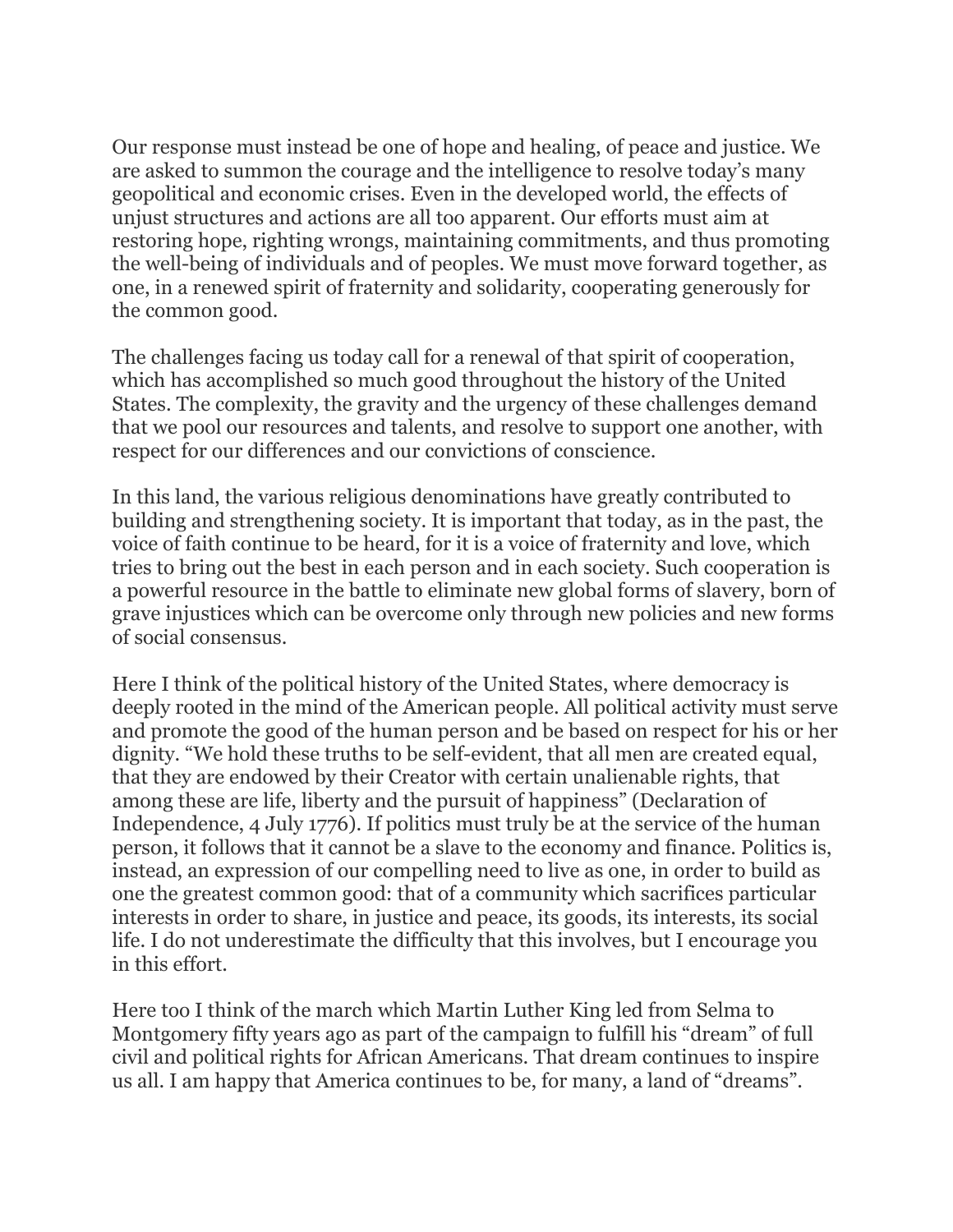Dreams which lead to action, to participation, to commitment. Dreams which awaken what is deepest and truest in the life of a people.

In recent centuries, millions of people came to this land to pursue their dream of building a future in freedom. We, the people of this continent, are not fearful of foreigners, because most of us were once foreigners. I say this to you as the son of immigrants, knowing that so many of you are also descended from immigrants. Tragically, the rights of those who were here long before us were not always respected. For those peoples and their nations, from the heart of American democracy, I wish to reaffirm my highest esteem and appreciation. Those first contacts were often turbulent and violent, but it is difficult to judge the past by the criteria of the present. Nonetheless, when the stranger in our midst appeals to us, we must not repeat the sins and the errors of the past. We must resolve now to live as nobly and as justly as possible, as we educate new generations not to turn their back on our "neighbors" and everything around us. Building a nation calls us to recognize that we must constantly relate to others, rejecting a mindset of hostility in order to adopt one of reciprocal subsidiarity, in a constant effort to do our best. I am confident that we can do this.

Our world is facing a refugee crisis of a magnitude not seen since the Second World War. This presents us with great challenges and many hard decisions. On this continent, too, thousands of persons are led to travel north in search of a better life for themselves and for their loved ones, in search of greater opportunities. Is this not what we want for our own children? We must not be taken aback by their numbers, but rather view them as persons, seeing their faces and listening to their stories, trying to respond as best we can to their situation. To respond in a way which is always humane, just and fraternal. We need to avoid a common temptation nowadays: to discard whatever proves troublesome. Let us remember the Golden Rule: "Do unto others as you would have them do unto you" (Mt 7:12).

This Rule points us in a clear direction. Let us treat others with the same passion and compassion with which we want to be treated. Let us seek for others the same possibilities which we seek for ourselves. Let us help others to grow, as we would like to be helped ourselves. In a word, if we want security, let us give security; if we want life, let us give life; if we want opportunities, let us provide opportunities. The yardstick we use for others will be the yardstick which time will use for us. The Golden Rule also reminds us of our responsibility to protect and defend human life at every stage of its development.

This conviction has led me, from the beginning of my ministry, to advocate at different levels for the global abolition of the death penalty. I am convinced that this way is the best, since every life is sacred, every human person is endowed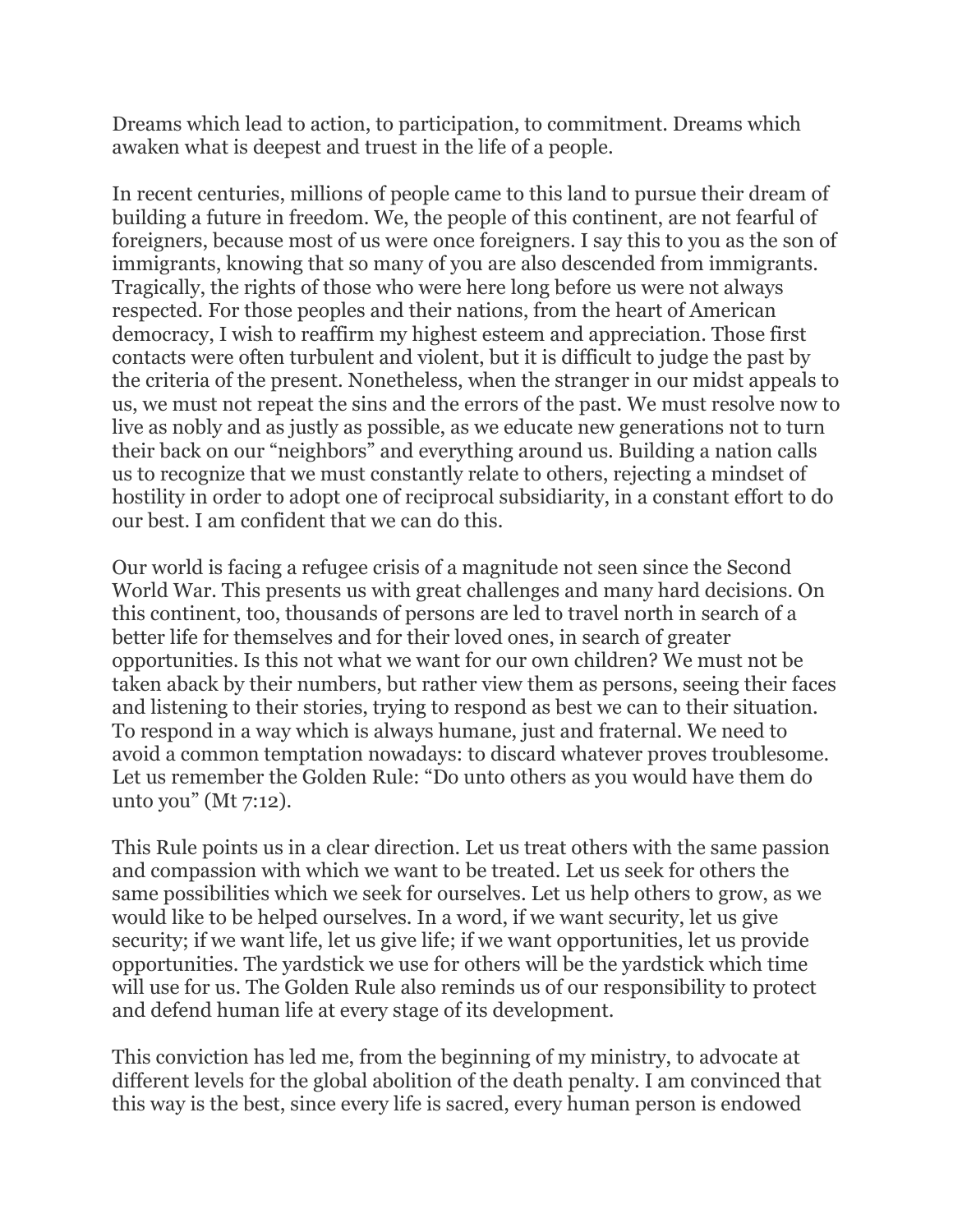with an inalienable dignity, and society can only benefit from the rehabilitation of those convicted of crimes. Recently my brother bishops here in the United States renewed their call for the abolition of the death penalty. Not only do I support them, but I also offer encouragement to all those who are convinced that a just and necessary punishment must never exclude the dimension of hope and the goal of rehabilitation.

In these times when social concerns are so important, I cannot fail to mention the Servant of God Dorothy Day, who founded the *Catholic Worker Movement.* Her social activism, her passion for justice and for the cause of the oppressed, were inspired by the Gospel, her faith, and the example of the saints.

How much progress has been made in this area in so many parts of the world! How much has been done in these first years of the third millennium to raise people out of extreme poverty! I know that you share my conviction that much more still needs to be done, and that in times of crisis and economic hardship a spirit of global solidarity must not be lost. At the same time I would encourage you to keep in mind all those people around us who are trapped in a cycle of poverty. They too need to be given hope. The fight against poverty and hunger must be fought constantly and on many fronts, especially in its causes. I know that many Americans today, as in the past, are working to deal with this problem.

It goes without saying that part of this great effort is the creation and distribution of wealth. The right use of natural resources, the proper application of technology and the harnessing of the spirit of enterprise are essential elements of an economy which seeks to be modern, inclusive and sustainable. "Business is a noble vocation, directed to producing wealth and improving the world. It can be a fruitful source of prosperity for the area in which it operates, especially if it sees the creation of jobs as an essential part of its service to the common good" (Laudato Si', 129). This common good also includes the earth, a central theme of the encyclical which I recently wrote in order to "enter into dialogue with all people about our common home" (ibid., 3). "We need a conversation which includes everyone, since the environmental challenge we are undergoing, and its human roots, concern and affect us all" (ibid., 14).

In Laudato Si', I call for a courageous and responsible effort to "redirect our steps" (ibid., 61), and to avert the most serious effects of the environmental deterioration caused by human activity. I am convinced that we can make a difference and I have no doubt that the United States – and this Congress – have an important role to play. Now is the time for courageous actions and strategies, aimed at implementing a "culture of care" (ibid., 231) and "an integrated approach to combating poverty, restoring dignity to the excluded, and at the same time protecting nature" (ibid., 139). "We have the freedom needed to limit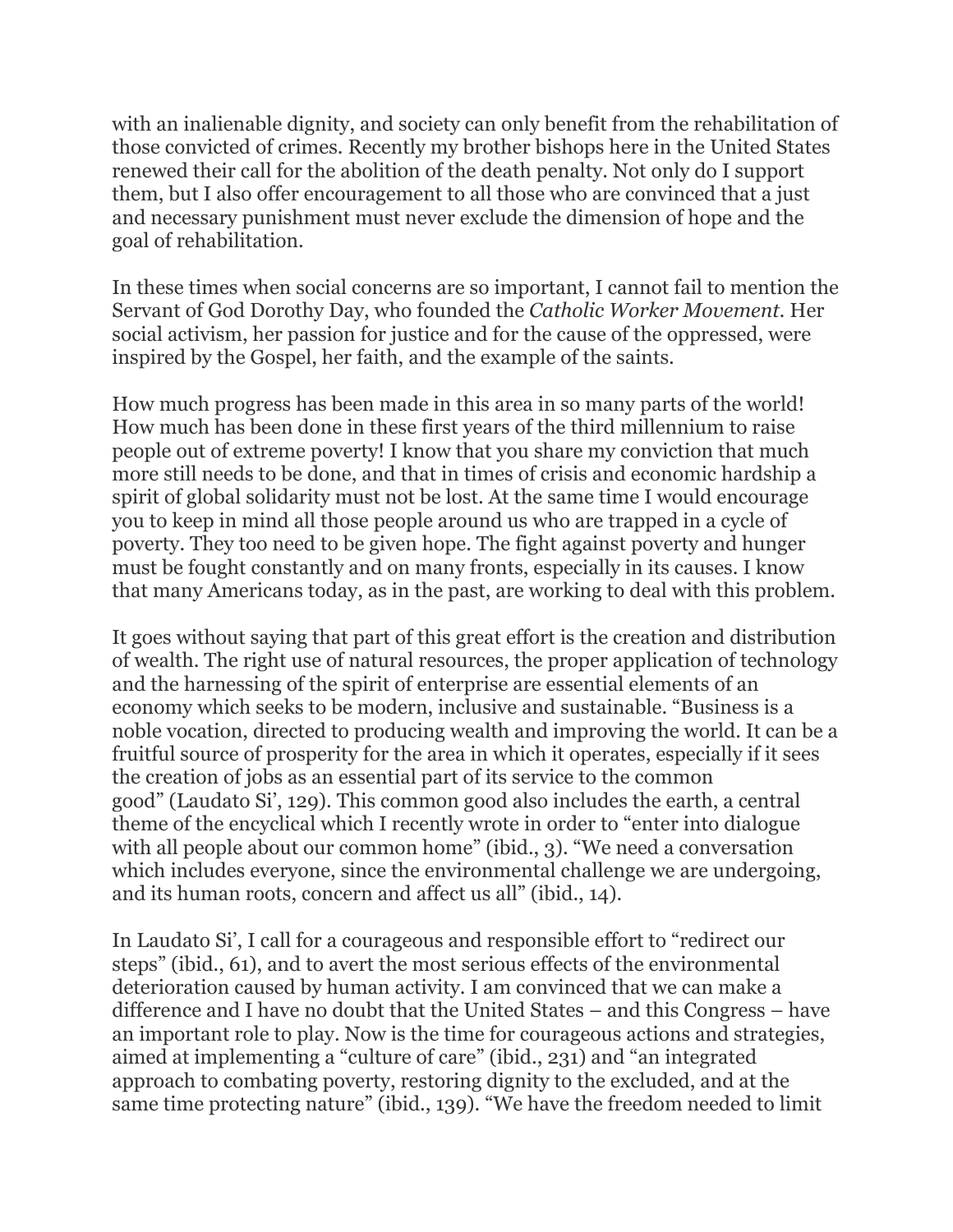and direct technology" (ibid., 112); "to devise intelligent ways of... developing and limiting our power" (ibid., 78); and to put technology "at the service of another type of progress, one which is healthier, more human, more social, more integral" (ibid., 112). In this regard, I am confident that America's outstanding academic and research institutions can make a vital contribution in the years ahead.

A century ago, at the beginning of the Great War, which Pope Benedict XV termed a "pointless slaughter", another notable American was born: the Cistercian monk Thomas Merton. He remains a source of spiritual inspiration and a guide for many people. In his autobiography he wrote: "I came into the world. Free by nature, in the image of God, I was nevertheless the prisoner of my own violence and my own selfishness, in the image of the world into which I was born. That world was the picture of Hell, full of men like myself, loving God, and yet hating him; born to love him, living instead in fear of hopeless selfcontradictory hungers". Merton was above all a man of prayer, a thinker who challenged the certitudes of his time and opened new horizons for souls and for the Church. He was also a man of dialogue, a promoter of peace between peoples and religions.

From this perspective of dialogue, I would like to recognize the efforts made in recent months to help overcome historic differences linked to painful episodes of the past. It is my duty to build bridges and to help all men and women, in any way possible, to do the same. When countries which have been at odds resume the path of dialogue – a dialogue which may have been interrupted for the most legitimate of reasons – new opportunities open up for all. This has required, and requires, courage and daring, which is not the same as irresponsibility. A good political leader is one who, with the interests of all in mind, seizes the moment in a spirit of openness and pragmatism. A good political leader always opts to initiate processes rather than possessing spaces (cf. Evangelii Gaudium, 222-223).

Being at the service of dialogue and peace also means being truly determined to minimize and, in the long term, to end the many armed conflicts throughout our world. Here we have to ask ourselves: Why are deadly weapons being sold to those who plan to inflict untold suffering on individuals and society? Sadly, the answer, as we all know, is simply for money: money that is drenched in blood, often innocent blood. In the face of this shameful and culpable silence, it is our duty to confront the problem and to stop the arms trade.

Three sons and a daughter of this land, four individuals and four dreams: Lincoln, liberty; Martin Luther King, liberty in plurality and non-exclusion; Dorothy Day, social justice and the rights of persons; and Thomas Merton, the capacity for dialogue and openness to God.